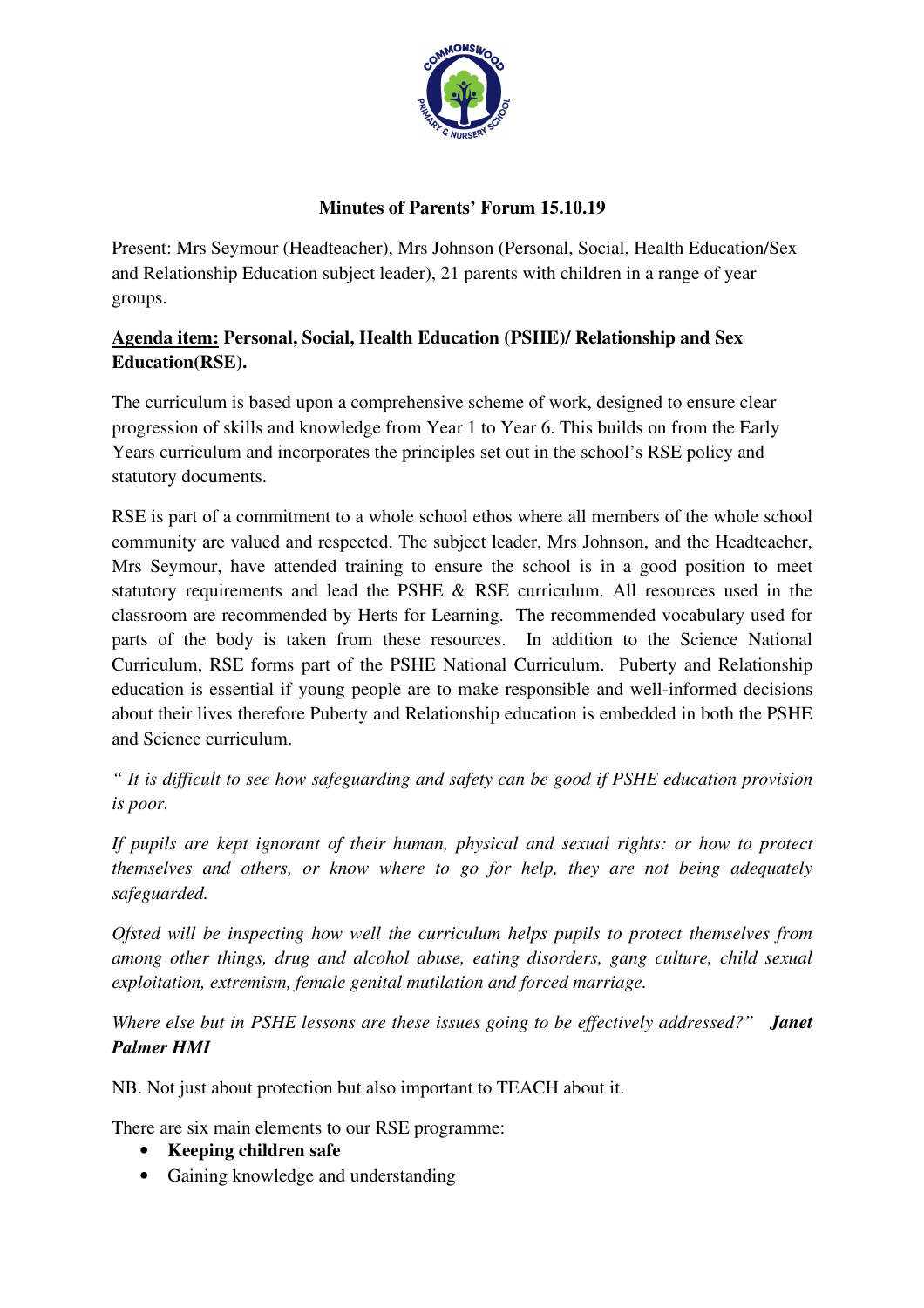- Developing positive attitudes and values
- Ensuring all children feel included
- Extending personal and social skills
- Upholding the school's duty to uphold the Public Sector Equality Duty Our curriculum is designed to develop progressive understanding. This is entrenched in the school's culture and embedded throughout the whole curriculum.

The main objective is to support and help children through their physical and emotional development. At Commonswood, links are made between curriculum areas and RSE may be taught in conjunction with other subjects as identified below:

#### **Early Years Foundation Stage (EYFS)**

• Children learn about the concept of male and female and about young animals. In ongoing PSHE work, they develop skills to form friendships and think about relationships with others.

Personal, social and emotional development Self-confidence and self-awareness: children are confident to try new activities and say why they like some activities more than others. They are confident to speak in a familiar group, will talk about their ideas, and will choose the resources they need for their chosen activities. They say when they do or don't need help.

Managing feelings and behaviour: children talk about how they and others show feelings, talk about their own and others' behaviour, and its consequences, and know that some behaviour is unacceptable. They work as part of a group or class and understand and follow the rules. They adjust their behaviour to different situations and take changes of routine in their stride.

Making relationships: children play co-operatively, taking turns with others. They take account of one another's ideas about how to organise their activity. They show sensitivity to others' needs and feelings and form positive relationships with adults and other children.

#### **Key Stage 1**

• Through work in science, children learn about the life cycles of some animals, understand the idea of growing from young to old and learn that all living things reproduce. They learn about the importance of personal hygiene to maintain good health. In Religious Education (RE) lessons, children reflect on family relationships, different family groups and friendship. They learn about rituals and traditions associated with birth, marriage and death and talk about the emotions involved. They begin to co-operate with others in work and play and begin to recognise the range of human emotions and ways to deal with them. They also learn about personal safety including online safety.

#### **Key Stage 2**

• In science, children build on their knowledge of life cycles and learn about the basic biology of human reproduction. In RE, they continue to develop an understanding of relationships within a family, between friends and the community and that there are different patterns of friendship. They will develop skills needed to form relationships and to respect other people's emotions and feelings. They will consider how to make simple choices and exercise some basic techniques for resisting pressures.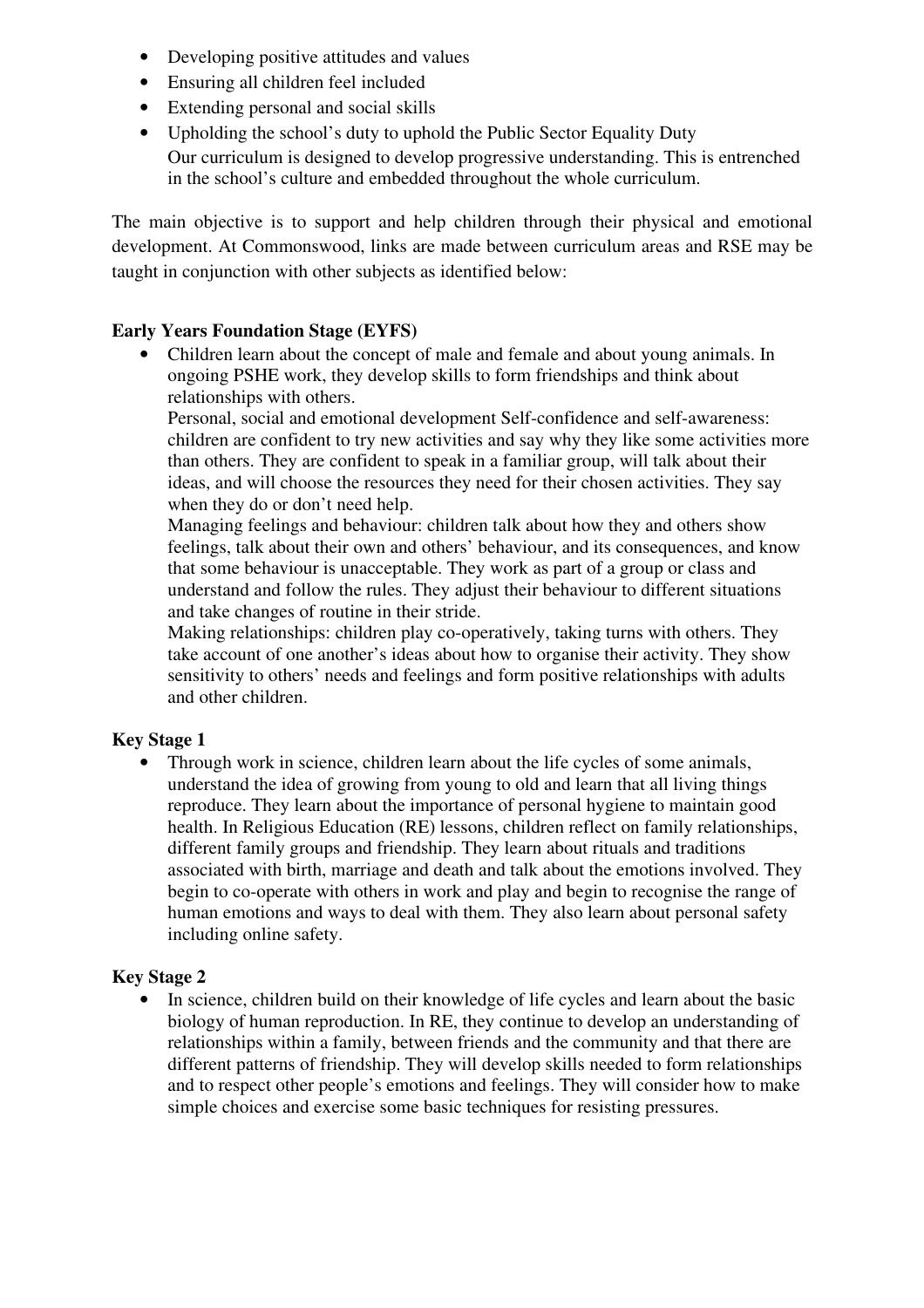Right now, until September 2020:

Legally:

Schools MUST teach the Science curriculum which includes some 'sex education' The DfE guidance 2000 requires schools publish their policy on RSE (Sex and Relationships Education)

Plus

The DfE 2000 guidance 'recommends' all schools have a Sex and Relationships Education Programme (p9)

*that ensures 'boys and girls know about puberty and how a baby is born'* How schools do this is left up to them.

After September 2020:

Legally:

Schools MUST teach the Science curriculum

The DfE guidance 2019 states that Relationships and Health Education (including changing adolescent body) are compulsory

Plus…

a 'recommendation' that all schools have a Sex Education Programme How schools do this is left up to them.

### **From September 2020, there Relationship and Sex Education is compulsory in secondary school.**

This does not require much change for us at Commonswood so we are best placed to meet the recommendations and the needs of children.

Statutory guidance was shared with parents during the forum – See Powerpoint presentation. Parents were informed about the parts of the curriculum from which they have the right to withdraw their children. The importance of children receiving a comprehensive education was explained. Learning is progressive and requires the building of knowledge**. It is important therefore that all children receive full access to this knowledge. This is deeply rooted in keeping children safe. It is about their here and now and their future.**

### **Answering difficult questions**

Sometimes a child will ask explicit or difficult questions in the classroom. Questions do not have to be answered directly and can be addressed individually later or guidance will be given referencing future learning eg you will be learning more about that at secondary school. At Commonswood School we believe that individual teachers must use their skills and discretion in these situations and refer to the subject leader, Headteacher or Deputy if concerned. Question boxes are used as a distancing technique.

### **Parent Question: How is it decided when and what to teach?**

We adapt the curriculum to meet the needs of children. It is vital to build firm foundations of learning and incorporate teaching and overlearning in as we do for all other areas of learning. We review and adapt our curriculum in all curriculum areas to ensure we meet children's needs. An example of this is where we have moved some elements in Year 4 to Year 5 as teachers feel it would be better for children to be more mature.

It was explained that the scheme we use has been updated in preparation for statutory changes.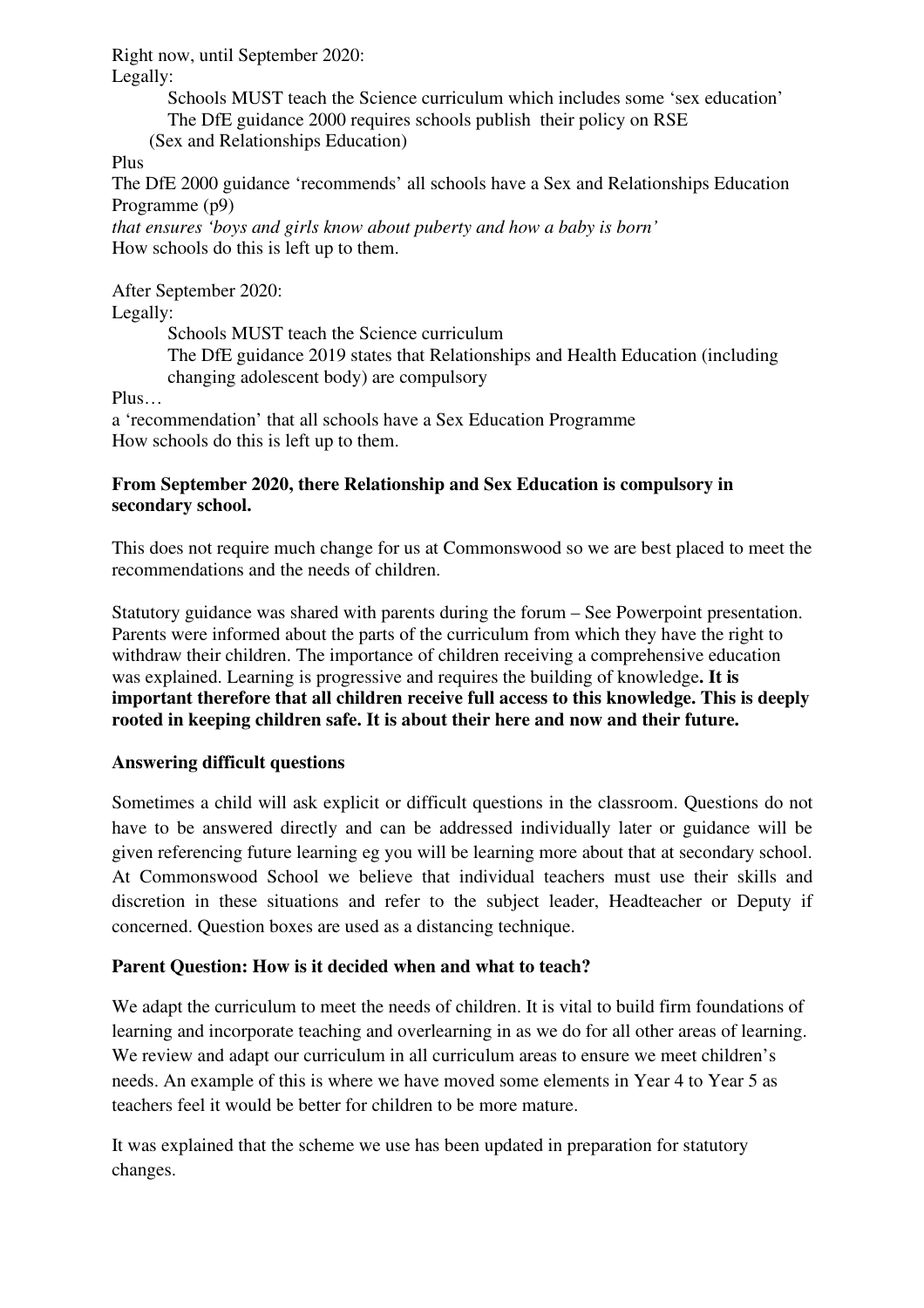### **Parent Question: What will happen if children do not have the necessary knowledge?**

Teachers assess children's knowledge and skills. If needed, they will back track to close knowledge gaps before they move learning on.

Some parents shared concern about not going into too much depth at home in case their child is not ready.

#### **Parent Question: Is it possible for school to communicate the level of knowledge the children will be taught to prepare us for questions that may be raised at home?**  We will share the content of learning to support parents in talking to their children at home.

#### **Parent Question: Can we be alerted to upcoming lessons so we can be prepared for questions?**

We agree to email out details and remind parents about their right to withdraw from nonstatutory parts of RSE.

The school's approach to teaching about same sex relationships and transgender issues was explained. It is the school' statutory duty to uphold the Equalities Act. Part 6 chapter 1 of Equalities Act applies to schools who have legal obligations to the Equality Act in the UK. It protects people from prejudice and discrimination. The DfE guidance also makes it explicitly clear that children should be taught to be understanding about others different from them. Therefore, schools cannot pick and choose what equalities to include in the curriculum. At Commonswood we want all children to feel positive about themselves regardless of their family make up and their own identity.

Mrs Johnson explained some example lessons regarding gender stereotyping. No parents expressed concerns about the information shared regarding gender stereotyping and the importance of children feeling safe and included if they do not have a 'typical' family.

Parents shared their appreciation for how we, at Commonswood, tailor the curriculum and appreciate the safe learning environment provided at Commonswood School.

# **As a result of the forum we will:**

- Notify parents when we are teaching lessons where parents have the right to withdraw their children
- Provide information about these lessons eg the level of detail and the vocabulary used to enable parents to support their children and answer questions at home.

# **Since the forum:**

We have fed back details of our forum to the company who produce the resources we use at school. We have discussed the points and questions raised by parents. They recognise that although a small sample of parents were involved, it is likely that the questions raised represented parents in general. As a result, they have agreed to produce some information for parents ready for the Summer term. We will keep parents informed about the progress of this.